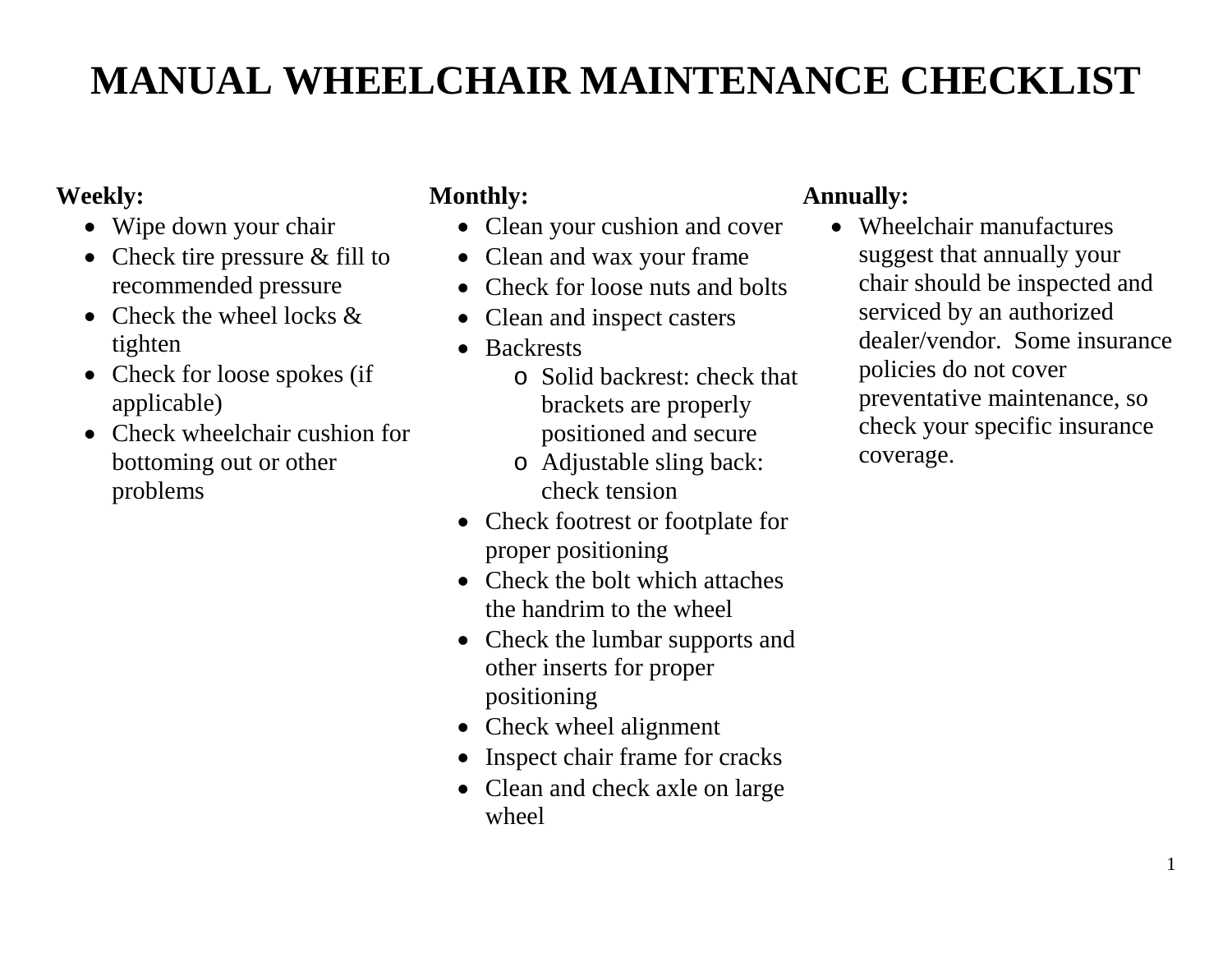## **Tools:**

- o Hex (Allen) wrenches; one standard set and one metric set
- o Socket wrench ¼" drive or 3/8" drive with 3/8", 7/16", ½", 9/16" sockets or metric as appropriate for your wheelchair
- o Adjustable wrench 10" or 12"
- o Phillips head screwdriver
- o 2-4 tire levers for pneumatic tires
- o Bike floor pump or battery/electric operated pump
- o Bicycle wax
- o Windex or other cleaning spray
- o Owner's Manual

## **Emergency Tool Kit:**

Items to carry with you at all times:

- 1. Spare inner tube (as appropriate)
- 2. 2-4 tire levers for pneumatic tires
- 3. Hex (Allen) wrenches 5/32" and 3/16" or 4mm and 5mm (as appropriate)
- 4. Small (6") adjustable wrench
- 5. Compact bicycle hand pump or CO2 cartridge from a bicycle shop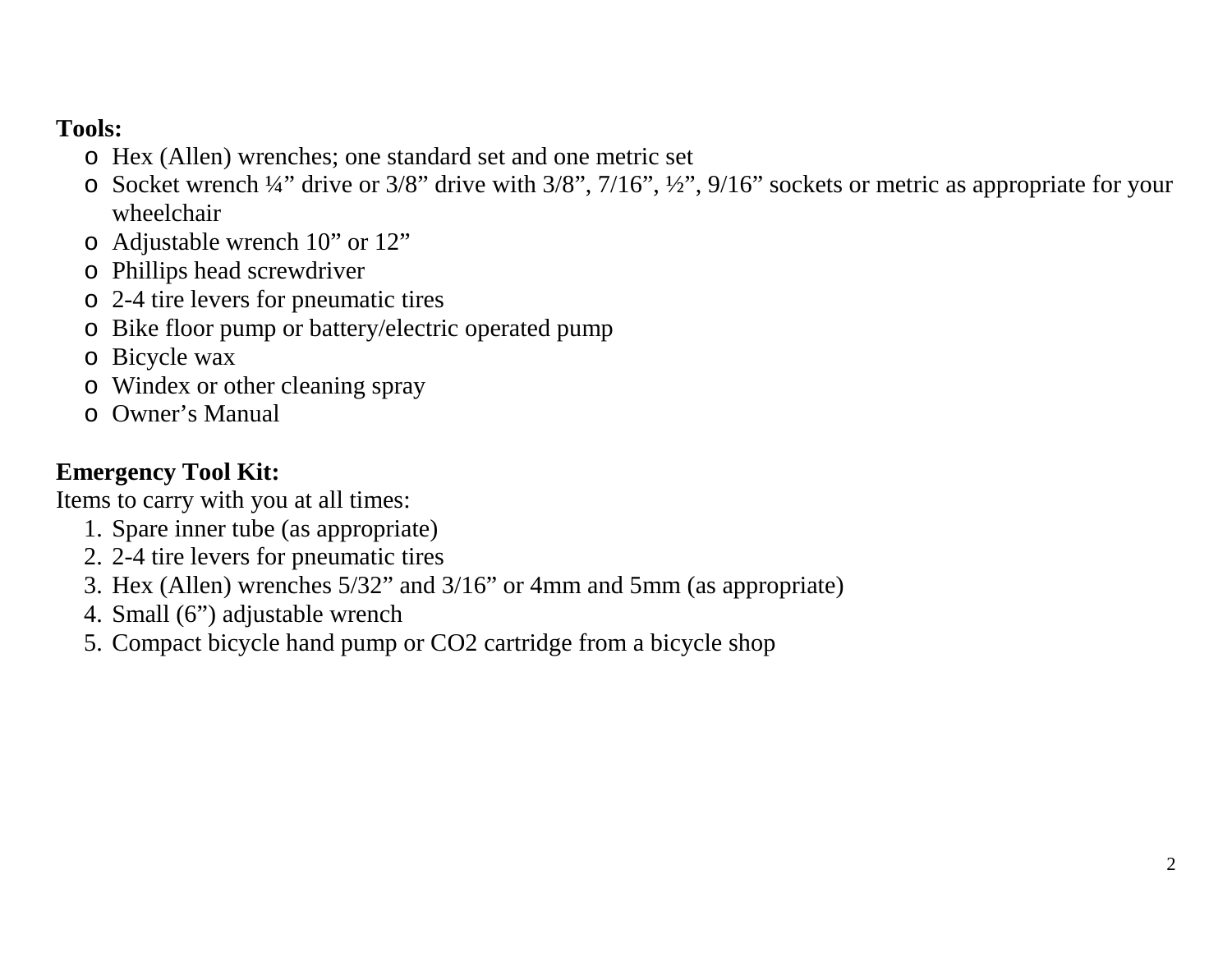## **Weekly**

**Pneumatic tires** – At least weekly, if not more often, check the pressure in your tires. The proper tire pressure should be indicated directly on the tire. Proper inflation of your tires can make a big difference in how your chair performs. Low tire pressure increases rolling resistance, which increases stress on your shoulders and upper extremities, and thereby places you at higher risk for injury. Increased rolling resistance also makes you work harder and fatigue quickly.

**Wheel locks** – If the wheel locks are not holding the tire, first check to see if the tire is properly inflated. If this is not an issue, next check the bolts for any excessive play. If there is side to side play, tighten each bolt that is loose until there is only minimal play. Do not over tighten, for this will make the wheel locks very difficult to engage. If this does not solve the problem, next loosen the two bolts on the wheel lock clamp that connects the wheel lock to the frame. Once loose, the wheel lock assembly should be moved to the proper position and the bolts retightened. As you tighten, alternate between the bolts, so the clamp is symmetrically tightened. If any part of the mechanism is bent or the bolts/nuts do not tighten, then the wheel lock needs to be replaced.

Be sure to use the proper size hex wrench. If the wrench fits, but not exactly, you may need a metric hex wrench or vice versa. Be sure to use a proper fitting wrench, otherwise there is a high probability that you will strip the bolt. Once stripped, the bolt will need to be drilled out in order to remove it. This often requires the expertise of a wheelchair repair technician.

**Spokes** – Inspect wheels to ensure spokes from the axle to the rim are intact and that they are not bent or loose. If the spokes are loose they will eventually bend or break and destroy the wheel.

#### Ping Test:

You can check for proper tightness of the spokes by running a pencil against the each spoke as you spin the wheel and listen to the sound. It should make a melodic "pinging" sound, which is the normal sound. If any of the spokes vibrate and sound dull then they are loose. Alternatively, you can squeeze two adjacent spokes toward each other for comparative tightness continuing around the wheel until all spokes have been evaluated. For replacement of missing spokes and tightening loose spokes, see owner's manual.

**Wipe down chair** – Wipe down the chair with a clean, damp rag. Any cleaner that is recommended for bicycle frames is appropriate for wheelchairs. Avoid cleaners that contain bleach, it may damage the paint. It is best to avoid spraying anything directly on the chair. It is better to spray cleaner on a rag and then wipe down your chair. Even if your chair gets really dirty, resist the temptation to spray it down with a hose or power washer as high pressure water can force the grease out of the sealed bearings and cause them to rust. You can use an old toothbrush to remove the dirt from more difficult to clean areas.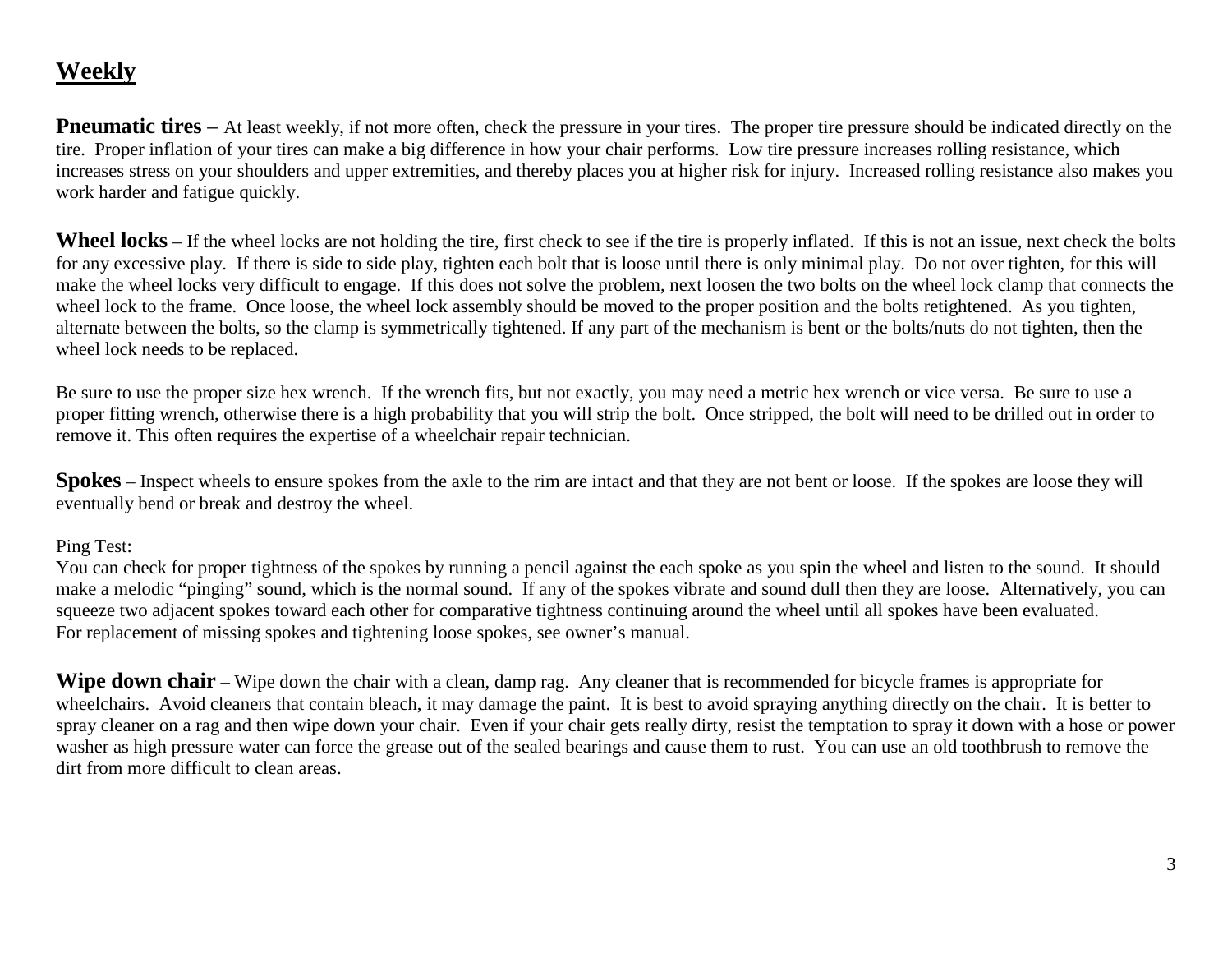#### **Cushion – Check the cushion for bottoming out**

**ROHO or other air cushions** - At least weekly, check to ensure that your ROHO is properly inflated. Place your hand between the deepest bony prominence (normally butt bones or tailbone) and the cushion. There should be ½" or one finger width of air between the deepest bony prominence and the bottom of the cushion. If you are bottoming out the ROHO will need to be re-inflated. If there is more than ½" of air then open the valve and let air out until there is ½" of air between your lowest boney prominence and the bottom of the cushion.

**Jay cushions** – check the fluid pad for low spots and foam base for areas of compression.

**Varilite cushion** - To sink into the cushion open the valve, twist to the left, counter clockwise, for a short time then close the valve quickly, twist to the right or clockwise. Check proper depth the same way as the ROHO. To re-inflate the cushion, open the valve when not sitting on it. To maintain the cushion open the valve overnight once a week. Remember to close the valve before sitting on the cushion. To adjust the inflation of the cushion, open the valve for a brief period until it is at desired level.

# **Monthly**

#### **Clean cushion and cover ROHO**

Cover can be machined washed in cold water and air-dried. To clean the cushion, deflate the cushion, close valves and place in large sink. Use a sponge or washcloth to gently scrub air cells and spaces between. ROHO suggests using a liquid dishwashing or laundry detergent or other generalpurpose cleaning liquid.

#### **Jay**

To clean the cover: Remove the cover from the foam base and turn inside out. Machine wash in warm water and drip or tumble-dry on low heat. Do not dry clean or use industrial washers and dryers to clean cover. Do not bleach.

To clean foam base and positioning components, remove the cover, fluid pad, and PLA reducer ring (if applicable) from the foam base. Wipe lightly with a damp cloth. Do not use soap. Do not submerge in water. Wipe off with a clean cloth. Let it completely air-dry before reassembly. Avoid submersion of the foam base in water.

To clean fluid pad and fluid inserts, wipe with warm water and soap. Rinse with a clean, damp cloth. Then wipe dry with a clean cloth. Never submerge the fluid pad in any liquid. Avoid harsh cleaning or rough handling as this may lead to a degradation of the fluid insert. From Sunrise Medical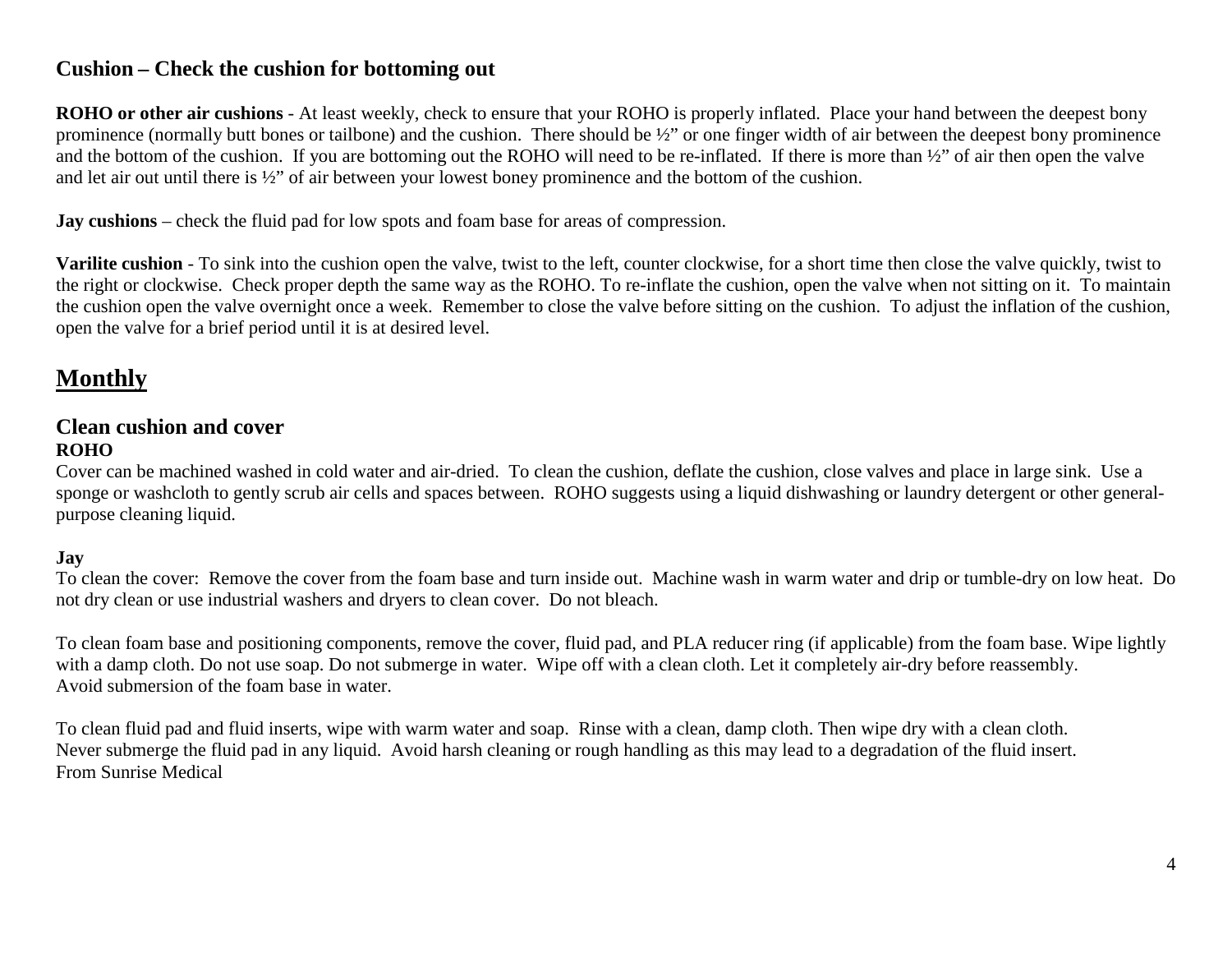#### **Varilite**

- To clean cover, remove and machine-wash per tag and air dry.
- To clean cushion, wipe down with a damp cloth.
- To clean base or wedges, use soap and water. Do not saturate. Air dry.

**Clean and Wax your chair** - After a thorough cleansing, use bicycle wax or car wax on the frame to make the next cleaning easier and to protect the paint finish.

**Casters** – Clean any debris accumulated in the front casters and check casters for proper stability and play. Hair is often the culprit. Begin by trying to pull it off but you may have to remove the caster wheel from the fork and clean out any hair and other debris that have built up. The bearings need to be replaced or possibly the caster if:

- The caster tire is worn.
- The caster wobbles as it is spun.
- The caster does not spin freely when free of any resistance such as the floor or hair around the axle.

**Tracking** – Tracking is defined as the path the wheelchair takes when coasting. When the chair pulls to the side it is often due to the casters being out of alignment. The vertical alignment may be off, the caster fork may be bent, or there may be more hair wrapped around one axle as compared to the other. Asymmetrical tire pressure, setting of Camber or Center of Gravity adjustment of the rear wheels may also affect the tracking. A bent frame may also cause poor tracking. This may be due to a high impact that resulted in the frame being bent. A twisted frame can also alter the tracking. A twisted frame may be due to the footplate being knocked out of alignment. If you can see that the footplate is lower on one side as compared to the other then loosen the clamps and realign the footplate height. Unless you take the time to become really familiar with these settings you will be best off to take the chair into the shop for repair of a tracking problem.

**Wheel Alignment** - To check the wheel alignment place a pencil approximately 1/4" from the tire and spin the tire. Watch to see if the distance from the tire to the pencil significantly deviates during rotation. Possible causes of wheel misalignment include loose or damaged spokes, so you will want to inspect the spokes. See above for testing spokes. If wheel is out of alignment, then it is best to take to a bike shop to true the spokes and wheel.

**Inspect Chair Frame for Cracks** – Crack can be serious threat to safety, so you should inspect for cracks paying particularly close attention to areas of high stress such as the cross-brace of a folding chair and the caster housing.

**Clean and Check Axle on Large Wheel** – Check that quick-release axles remove quickly. Remove the wheels and wipe off the axles with a clean cloth. Also, try to wipe out the accessible portion of the axle sleeve with a rag. Keeping the axle clean is very important in ensuring proper function. This area is very susceptible to mud and dirt build-up. This should be performed weekly for very active users and monthly for all other users. When reassembling the axle make sure that you do not over tighten the bearing. Tighten it just until the wheel does not free spin and then back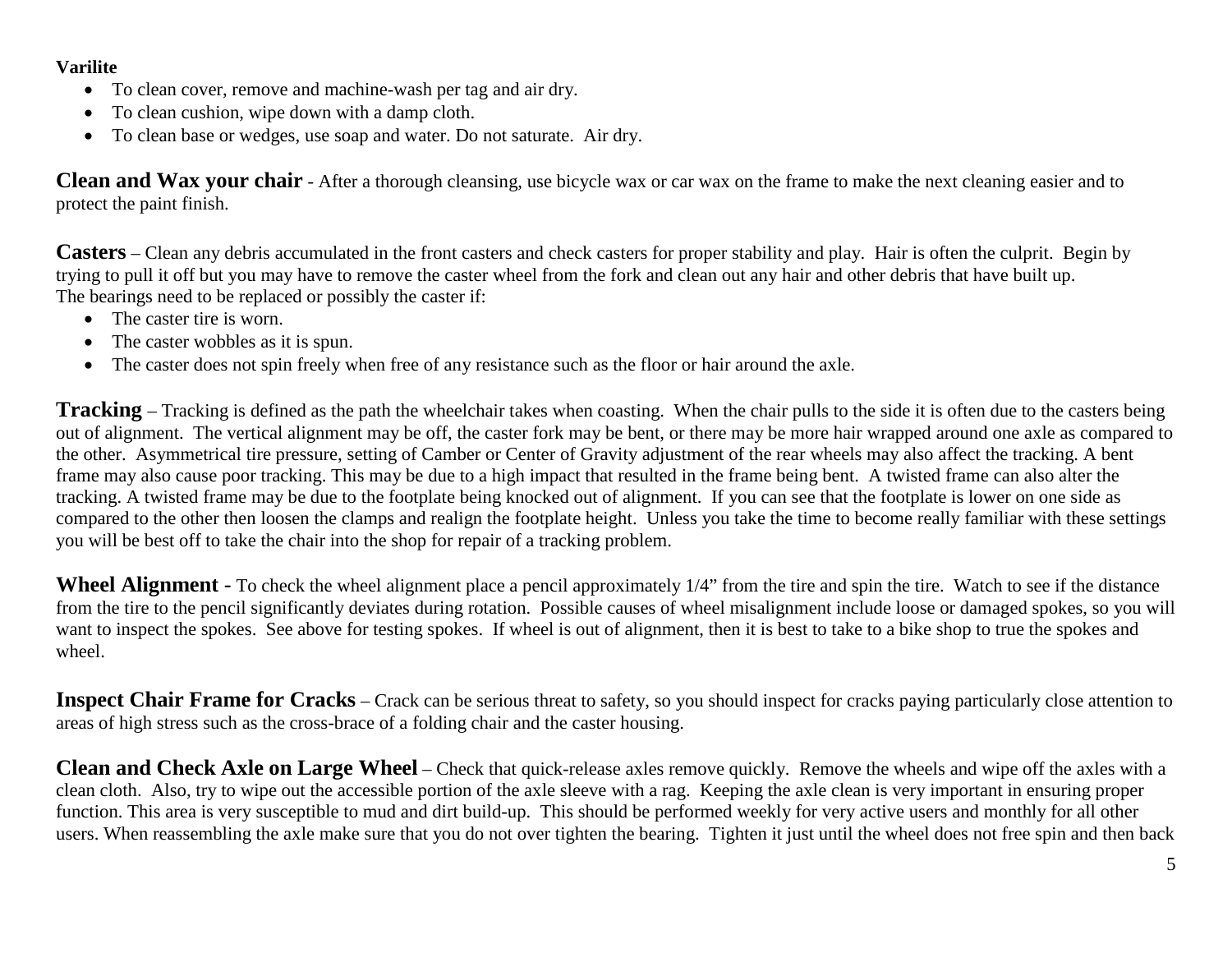off slowly until the wheel does free spin. In an ideal world, the valve stem on the wheel should fall to the bottom, but this is not crucial. If in doubt, take the wheels to a bike shop or to a local vendor for maintenance.

**Check Bolts that attach Handrim to Wheel –** These bolts sometimes loosen over time and will make the handrims wobbly or off-center.

**Back canes** – Check bolts on adjustable height back canes and tighten as needed. Check bolts on the angle adjustable mechanism and tighten as needed.

#### **Backrests**

**Rigid Backs** – Check to ensure brackets are properly positioned and secure. Most of the rigid backrests utilize brackets to secure the backrests to the wheelchair. Make sure that the bolts to secure the backrests are tight. Check to see that the brackets are level from the floor when comparing from one side to other. Sometimes, the brackets can loosen and slide up or down on the frame of the chair resulting in one side of the backrest being higher or lower than the other side. Also check to see if the brackets are equal in depth from the back canes. If one side is farther back this will turn the backrest toward one side. Either or both can throw your posture off and cause decreased balance and/or pain.

**Adjustable Sling Back** – check the tension of the backrest and tighten up the areas that may have stretched out over time. There are usually Velcro straps, which can be used to tighten specific areas of the backrest. Pay particular attention to the low back area of the backrest that should be kept tight enough to adequately support the curve in your low back. As the back stretches out it no longer holds your back in a proper sitting position and can throw you balance off and/or cause pain, or even skin problems.

**Sling seats** – check the tension of the sling seat. If the middle of the front edge of the seat sling is lower than the seat rails by  $\frac{1}{2}$  or more, it is time to be replaced. A slung seat compromises the support needed to provide adequate positioning, especially with ROHO cushions. This can throw the alignment of your pelvis, hips, spine and legs off and cause you pain or skin problems.

**Loose Nuts and Bolts** – Tighten any bolts that are loose. Most screws can be tightened up until they are securely tightened. If a bolt or nut is getting severely stripped and it is becoming more difficult to tighten, then it should be replaced. Most nuts and bolts can be purchased at the local hardware store. Be sure to replace the bolt or nut with the exact same type. Some aftermarket backs may have metric bolts and nuts. Some chairs have all metric bolts and nuts. Do not replace a partly solid/partly threaded bolt (called a lag bolt) with an all-threaded bolt (screw). Do not substitute damaged nuts and bolts with those of alternative grades and configurations. There is a number label on the head of the bolt that signifies the strength; the higher the number the stronger the bolt. Only replace bolts with those of the same strength grading.

**Center of gravity adjustment** – This adjustment of the rear wheel axle(s) determines how tippy the wheelchair is. The further rearward the axle is, the less tippy the chair is. This adjustment is often made with input from your therapist. If you feel that your wheelchair is too tippy or you have difficulty getting the front casters up and over thresholds then you should contact your therapist for adjustment.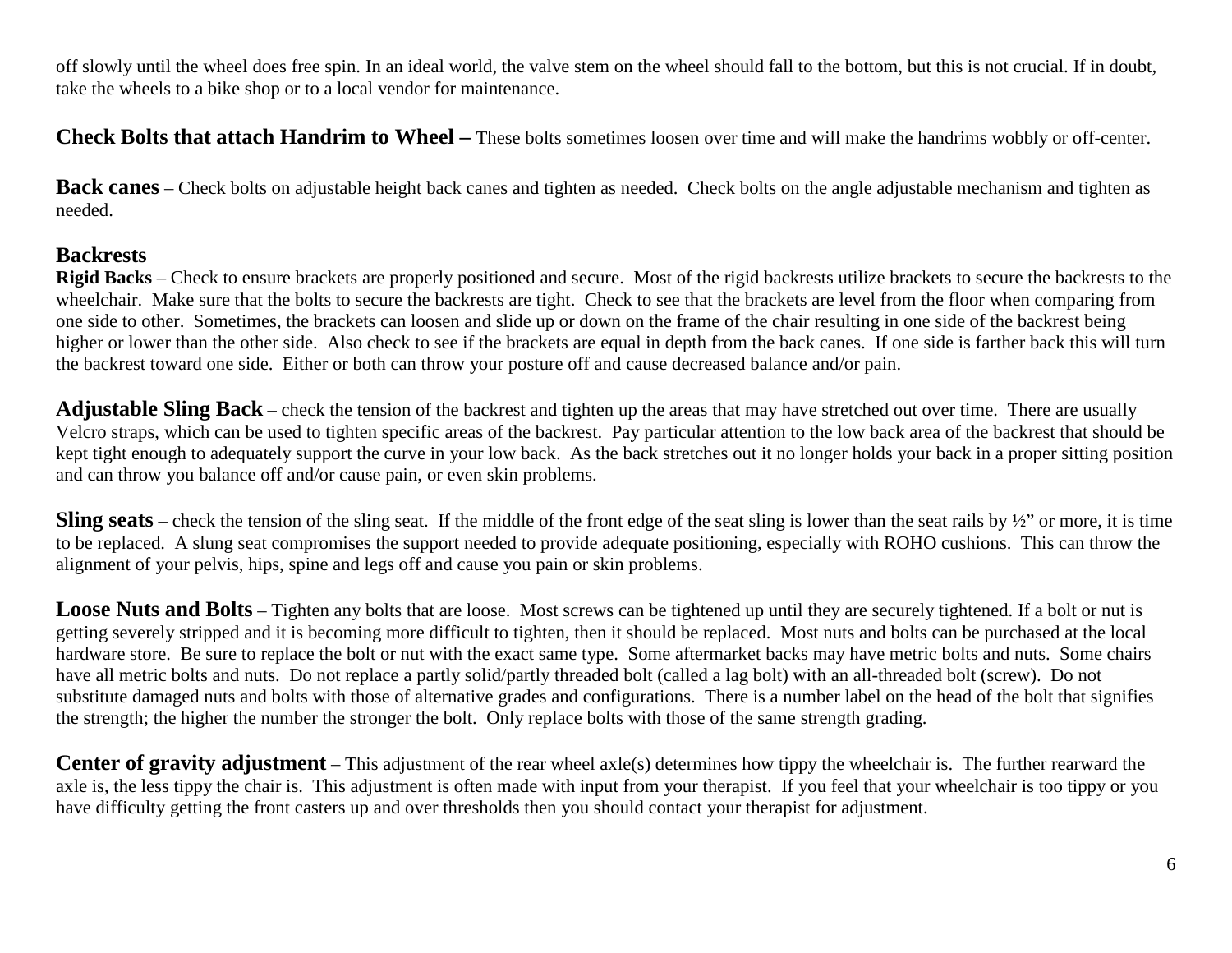**Armpads** - Check for loose screws or bolts on the underside of the armpads. Tighten screws/bolts. If screws are missing or stripped, replace with a bolt/screw of the same thread and length.

**Footrests or Footplate** - Adjustable angle footplates can become loose and move out of position. If out of alignment, loosen the appropriate bolt, re-align the footplate and then tighten. If the legrest or footrest is bent, then it will need to be replaced.

Many footplates have an angle adjustment screw, which can be turned one direction to angle the board up and turned the opposite direction to angle the board down. It is important to try to keep your foot positioned with even contact on the footplate for stability and skin protection.

**Check lumbar supports and any other inserts for proper positioning** Some lumbar supports as well as other inserts are normally attached with Velcro onto your backrest, usually between the backrest shell and the backrest pad. They have the tendency over time to shift out of place. Simply check to ensure they are properly placed and adjust if necessary. If you don't know where they should be positioned ask your therapist to mark the proper position on the backrest with tape or a marker. Then, in the future, you will know you are readjusting them to the proper position.

# **Common and Relatively Simple Repairs**

#### **Repair Cushion**

**ROHO cushion** – Every ROHO cushion comes with a patch.

- 1. Place your cushion cells down and over-inflate.
- 2. Immerse the over-inflated cushion in water to locate the leak. (look for the air bubbles.)
- 3. Once the leak has been located, mark the leak by inserting a toothpick into the hole.
- 4. Allow the cushion to dry thoroughly.
- 5. Clean the area around the hole with the alcohol wipe provided. Let surface dry.
- 6. Peel backing from patch provided, center the patch and place it over the hole.
- 7. Press the patch down firmly until a good seal is achieved.
- 8. Adjust the cushion to proper inflation.

**Varilite cushion** – There are patches available from the manufacturer.

### **Repairing a Flat Tire**

- 1. Deflate the tire as much as possible.
- 2. Insert a tire lever under one edge of the tire above a spoke, push down on the lever until that area of the tire flips off the rim. Secure the "hooked" end of the tire lever around the corresponding spoke. You may want to hold onto the tire lever close to the end under the tire when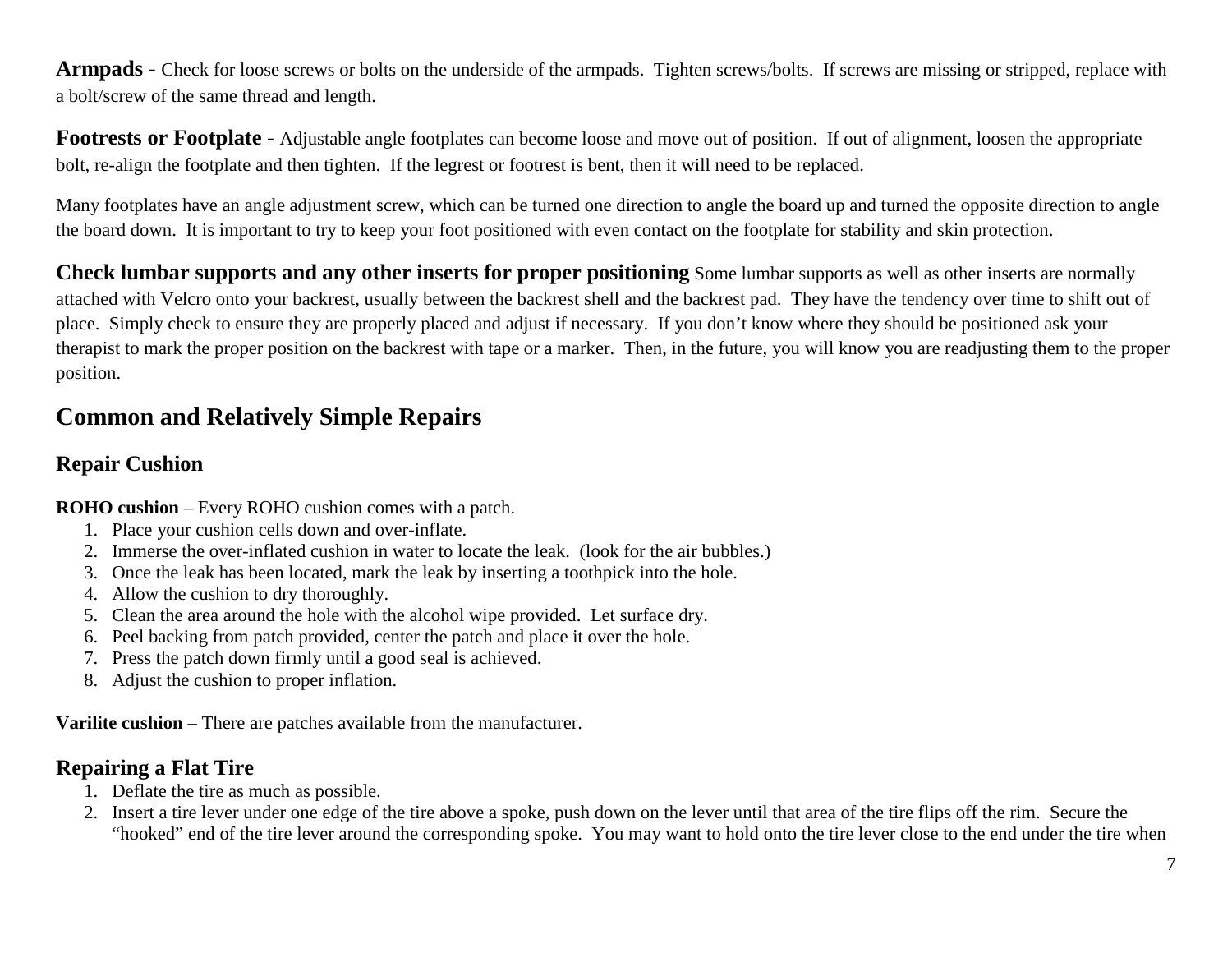applying pressure, as the tire levels are made of plastic and have a tendency to break. Sometimes 3 levers can be helpful due to breaking one or needing two locked on spokes and third to run around the tire during the removal

- 3. Insert the second tire lever a few inches from the first lever. Again push down on the lever until that area of the tire flips over the rim. Then slide this tire lever around the tire (be sure not to damage the tube with the tire lever) in a clockwise direction until one edge of the tire is completely removed from the rim. Keep one side of the tire on the rim
- 4. Remove the tube.
- 5. Run your finger along both the inside of the tire and along the rim and remove any pieces of glass or any other sharp objects or surfaces which may have damaged the tube. Also check to be sure the ends of the spokes are not sticking up into the tube or through the liner, if there is a liner.
- 6. Inflate the new tube until it holds its circular shape.
- 7. Place the tube in the tire such that the valve stem inserts through the appropriate hole in the rim.
- 8. Knead (by hand) the tire back onto the rim starting at the valve stem and moving along the rim. You may not be able to get the tire completely back on the rim using only your hands. The tire levers can be used to secure the rest of the tire on the rim.
- 9. Make sure that the valve stem is perpendicular to the rim (i.e. not slanted). Correct if necessary.
- 10. Re-inflate the tube to the pressure recommended on the tire. Watch to be sure you don't pinch the tube along the seam of the tire and sidewall of the rim.

### **Replacing a Tire**

Tires can either be purchased from your wheelchair vendor or bike shop. Some tires available from the bike shops are black and contain carbon, which can markup floors and wear out carpet more quickly. However, the back tires will normally last longer and are less expensive to purchase. Bike shops have also now started to carry some more common sizes of carbon free wheelchair tires (gray in color). Alternatively, the bike shop can order either the carbon containing or carbon free tires for you at a fraction of the cost of purchasing them through the wheelchair vendor

#### **Where to find tubes and tires**

Any Medical supply store and most bicycle shops will carry inner tubes and tires or should be able to order them. If you are a regular customer at a bicycle store they may be willing to stock a small supply of the specific tube and tire you need. Online ordering is also a good option. The standard wheelchair tire size is for a 24 inch wheel. There are 25 and 26 inch wheels as well.

#### **Where do I go if I need other repairs on my chair?**

Contact your wheelchair vendor to address any other maintenance or repairs which may be necessary or any repairs detailed in this document that you don't understand or feel you cannot safely perform. The sooner you obtain repairs the better. The longer a part is loose, the more damage is done and the likelihood of replacement increases with delay.